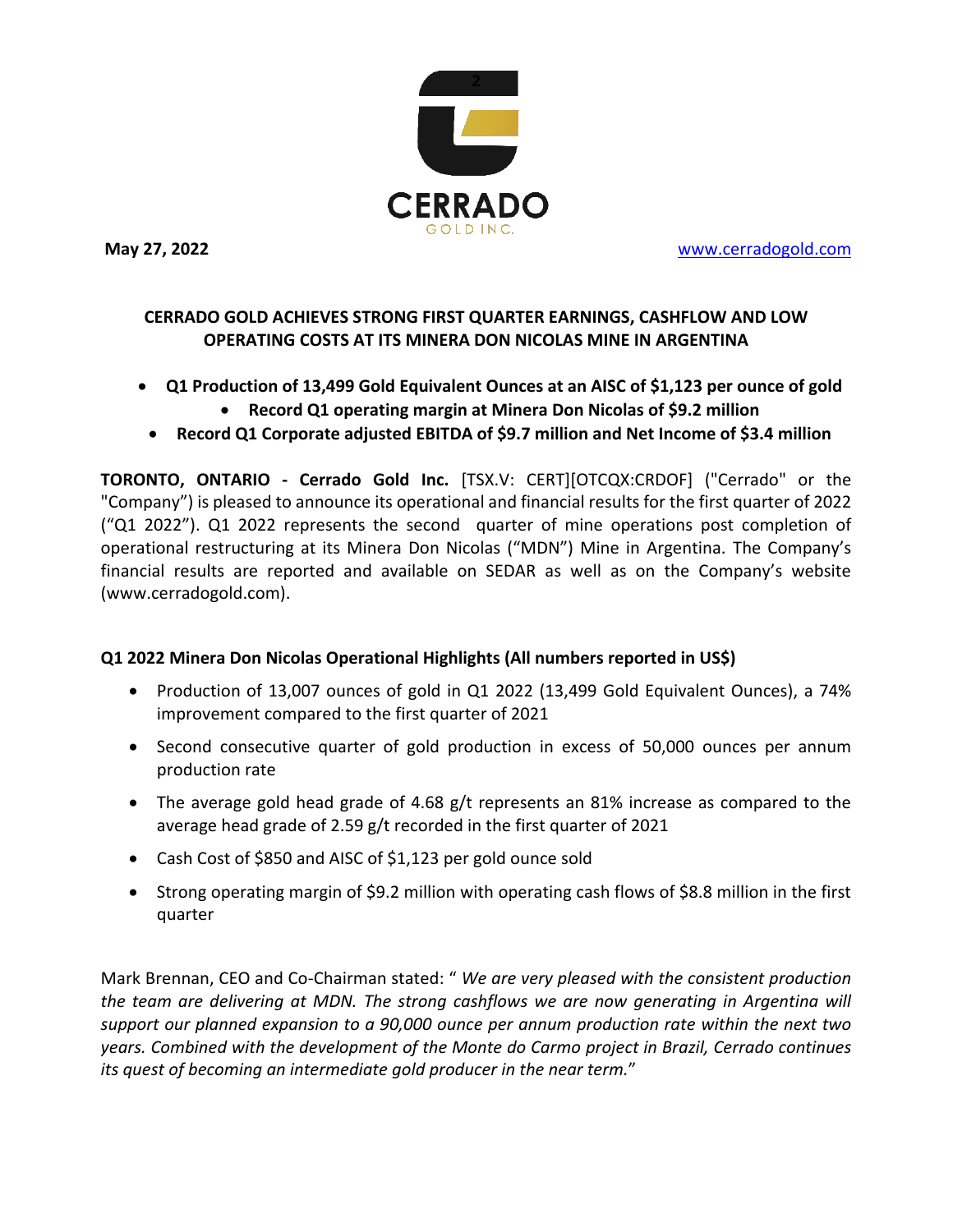|  | First Quarter 2022 Operational and Financial Performance |  |  |
|--|----------------------------------------------------------|--|--|
|  |                                                          |  |  |

|                                                                                  |     |             | <b>Three Months Ended March 31</b> |          |  |
|----------------------------------------------------------------------------------|-----|-------------|------------------------------------|----------|--|
| <b>Key Operating Information</b>                                                 |     | <b>Unit</b> | 2022                               | 2021     |  |
| <b>Operating Data</b>                                                            |     |             |                                    |          |  |
| Ore Mined                                                                        |     | ktonnes     | 89.22                              | 75.40    |  |
| <b>Waste Mined</b>                                                               |     | ktonnes     | 879.12                             | 1,267.73 |  |
| <b>Total Mined</b>                                                               |     | ktonnes     | 968.34                             | 1,343.13 |  |
| <b>Strip Ratio</b>                                                               |     | waste/ore   | 9.85                               | 16.81    |  |
| Mining rate                                                                      |     | ktpd        | 10.76                              | 15.80    |  |
| Ore Milled                                                                       |     | ktonnes     | 98.67                              | 94.58    |  |
| Head Grade Au                                                                    |     | g/t         | 4.68                               | 2.59     |  |
| Head Grade Ag                                                                    |     | g/t         | 14.85                              | 8.00     |  |
| Recovery Au                                                                      |     | %           | 89%                                | 91%      |  |
| Recovery Ag                                                                      |     | %           | 58%                                | 61%      |  |
| Mill Throughput                                                                  |     | tpd         | 1,096                              | 1,113    |  |
| <b>Gold Ounces Produced</b>                                                      |     | 0Z          | 13,007                             | 7,485    |  |
| Silver Ounces Produced                                                           |     | 0Z          | 27,107                             | 15,531   |  |
| <b>Gold Ounces Sold</b>                                                          |     | 0Z          | 14,622                             | 6,584    |  |
| Silver Ounces Sold                                                               |     | 0Z          | 32,866                             | 14,108   |  |
| Average realized price and Average realized margin                               |     |             |                                    |          |  |
| <b>Metal Sales</b>                                                               |     | \$000's     | 27,384                             | 11,163   |  |
| <b>Cost of Sales</b>                                                             |     | \$000's     | 18,210                             | 11,131   |  |
| Gross Margin from Mining Operations                                              |     | \$000's     | 9,174                              | 32       |  |
| Average realized price per gold ounce sold                                       | (1) | \$/oz       | 1,819                              | 1,639    |  |
| Total cash costs per gold ounce sold                                             | (1) | \$/oz       | 850                                | 1,363    |  |
| Average realized margin per gold ounce sold                                      | (1) | \$/oz       | 969                                | 275      |  |
| <b>Total Cash Costs</b>                                                          | (1) | \$ 000's    | \$12,427                           | 8,977    |  |
| Total cash costs per gold ounce sold                                             | (1) | \$/oz       | \$850                              | 1,363    |  |
| AISC - Minera Don Nicolas                                                        | (1) | \$/oz       | \$1,123                            | 1,747    |  |
| This is a non-IEDS performance measure, see non-IEDS Performance Measures<br>(1) |     |             |                                    |          |  |

(1) This is a non-IFRS performance measure, see non-IFRS Performance Measures

|     |                                                                           |     |         | <b>Three Months Ended March 31</b> |         |  |
|-----|---------------------------------------------------------------------------|-----|---------|------------------------------------|---------|--|
|     | <b>Corporate Financial Highlights</b>                                     |     | Unit    | 2022                               | 2021    |  |
|     |                                                                           |     |         |                                    |         |  |
|     | <b>Financial Data</b>                                                     |     |         |                                    |         |  |
|     | Total revenue                                                             |     | \$000's | 27,384                             | 11,163  |  |
|     | Mine operating expenses                                                   |     | \$000's | 18,210                             | 11,131  |  |
|     | Income (loss) from mining operations                                      |     | \$000's | 9,174                              | 32      |  |
|     | Net income (loss)                                                         |     | \$000's | 3,352                              | (5,672) |  |
|     | <b>Adjusted EBITDA</b>                                                    | (1) | \$000's | 9,669                              | (956)   |  |
|     | Operating cash flow before movements in working capital                   | (1) | \$000's | 6,492                              | (3,782) |  |
|     | Operating cash flow                                                       |     | \$000's | 8,780                              | (1,685) |  |
|     | Cash and cash equivalents                                                 |     | \$000's | 26,127                             | 14,014  |  |
|     | Working capital surplus (deficiency)                                      |     | \$000's | 6,820                              | 608     |  |
|     | Capital Expenditures                                                      |     | \$000's | 1,965                              | 2,540   |  |
| (1) | This is a non-IFRS performance measure, see non-IFRS Performance Measures |     |         |                                    |         |  |

The Company produced 13,007 ounces of gold and 27,107 ounces of silver during the three months ended March 31, 2022, as compared to 7,485 ounces of gold and 15,531 ounces of silver in the three months ended March 31, 2021. Production was 74% higher in the three months ended March 31, 2022 due to higher mining rates, throughput and higher grade.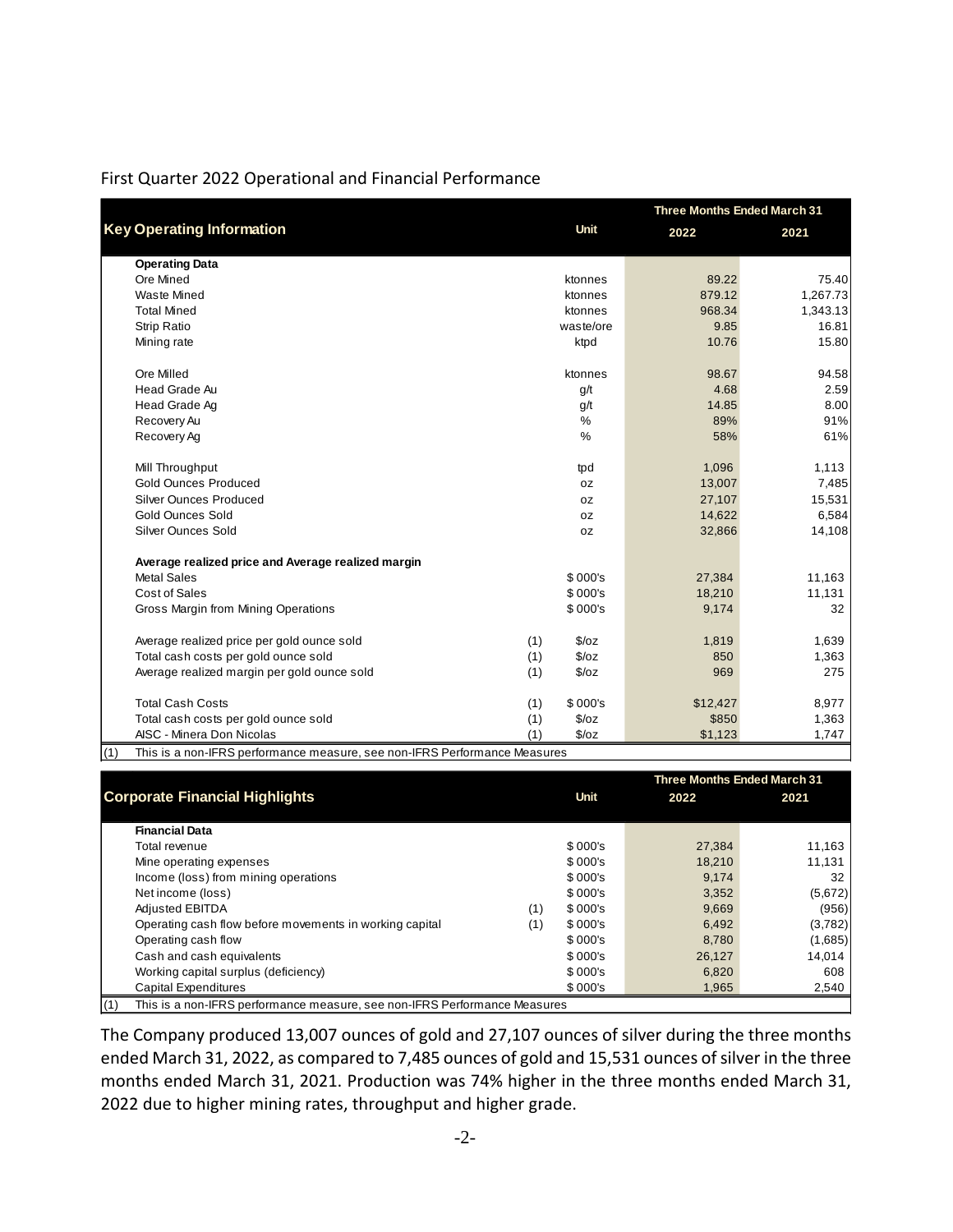The average gold head grade of 4.68 grams per tonne (" $g/t$ ") represents an 81% increase as compared to the average head grade of 2.59 g/t recorded in the first quarter of 2021. The average silver head grade of 14.8 g/t represents an 86% increase as compared to the average silver head grade of 8.0 recorded in the first quarter of 2021. Mill throughput of 98,670 tonnes of ore represents a 4% increase in throughput as compared to the first quarter of 2021.

The Company generated revenue of \$27.4 million for the three months ended March 31, 2022, from the sale of 14,622 ounces of gold and 32,866 ounces of silver at an average realized price per gold ounce sold of \$1,819 and price per silver ounce sold of \$24.01 For the three months ended March 31, 2021, the Company generated revenue of \$11.2 million from the sale of 6,584 ounces of gold and 14,108 ounces of silver. Revenue from sales of gold and silver for the current period was 145% higher than the three months ended March 31, 2021, due the higher gold sales and higher realized price in the current period as compared to the three months ended March 31, 2021.

Cash operating costs per ounce sold was \$850 per ounce in the three months ended March 31, 2022, which represents a 38% reduction compared to the first quarter of 2021. The strip ratio of 9.85 for the three months ended March 31, 2022, was 71% lower as compared to the three months ended March 31, 2021, contributing to the lower cash costs achieved.

Net income for the three months ended March 31, 2022, was \$3.4 million as compared to a \$5.7 million net loss for the three months ended March 31, 2021, an improvement of \$9.1 million. The increase in net income is primarily a result of a mine operating margin of \$9.2 million (an increase of \$9.1 million) a decrease in listing expenses of \$1.5 million, a decrease in general and administrative expenses of \$0.4 million offset by an increase of transaction costs of \$0.6 million and foreign exchange expense of \$0.6 million.

The Company incurred general and administrative expenses of \$1.9 million for the three months ended March 31, 2022, a \$0.4 million decrease compared to the general and administrative expenses incurred during the three months ended March 31, 2021. During the three months ended March 31, 2022, general and administrative expenses decreased primarily due to a decrease in consulting and professional fees of \$0.6 million, offset by a \$0.2 million increase in non-cash stock based compensation expense.

Other expenses included a \$1.5 million decrease in listing expense, offset by an increase of \$0.6 million in transaction costs relating to the Sprott transaction and an increase of \$0.6 million in foreign exchange expense during the three months ended March 31, 2022, as compared to the three months ended March 31, 2021.

Adjusted EBITDA was \$9.7 million in the first quarter of 2022 which is a \$10.6 million improvement as compared to the \$0.9 million adjusted EBITDA loss recorded in the first quarter 2021. Adjusted EBITDA also represented a \$1.4 million improvement as compared to the fourth quarter of 2021.

Basic and diluted earnings per share for the three months ended March 31, 2022, was \$0.04, compared to the basic and diluted loss per share of \$0.10 for the three months ended March 31, 2021, a \$0.14 per share improvement as a result of the improved operating performance of the mine in 2022.